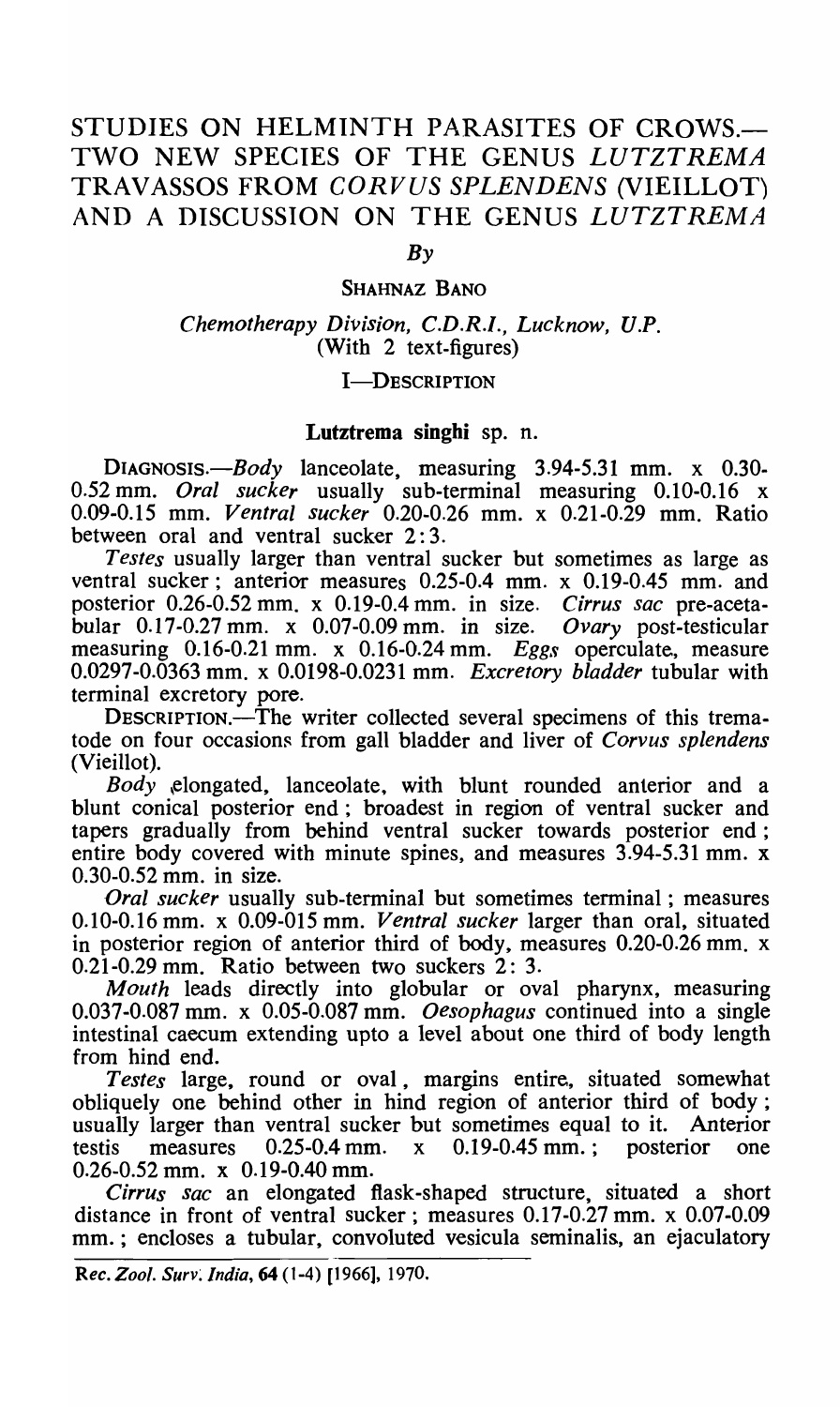duct and cirrus. A *pars prostatica* present, not clearly distinguishable in whole mounts but clearly seen in sectioned material.



TEXT-FIG. 1. A. Lutztrema stunkardi sp. n. Type, ventral view. B. *Lutztrema singhi* sp. n. Type, ventral view.

*Genital pore* present midway between oral and ventral sucker. Ovary globular or sub-globular, smaller than testes, post-testicular, situated near about junction of anterior and middle thirds of body, measures 0.16-0.21 mm. x 0.16-0.24 mm. *Mehlis gland complex* situated behind ovary. Oviduct, duct from receptaculum seminis, common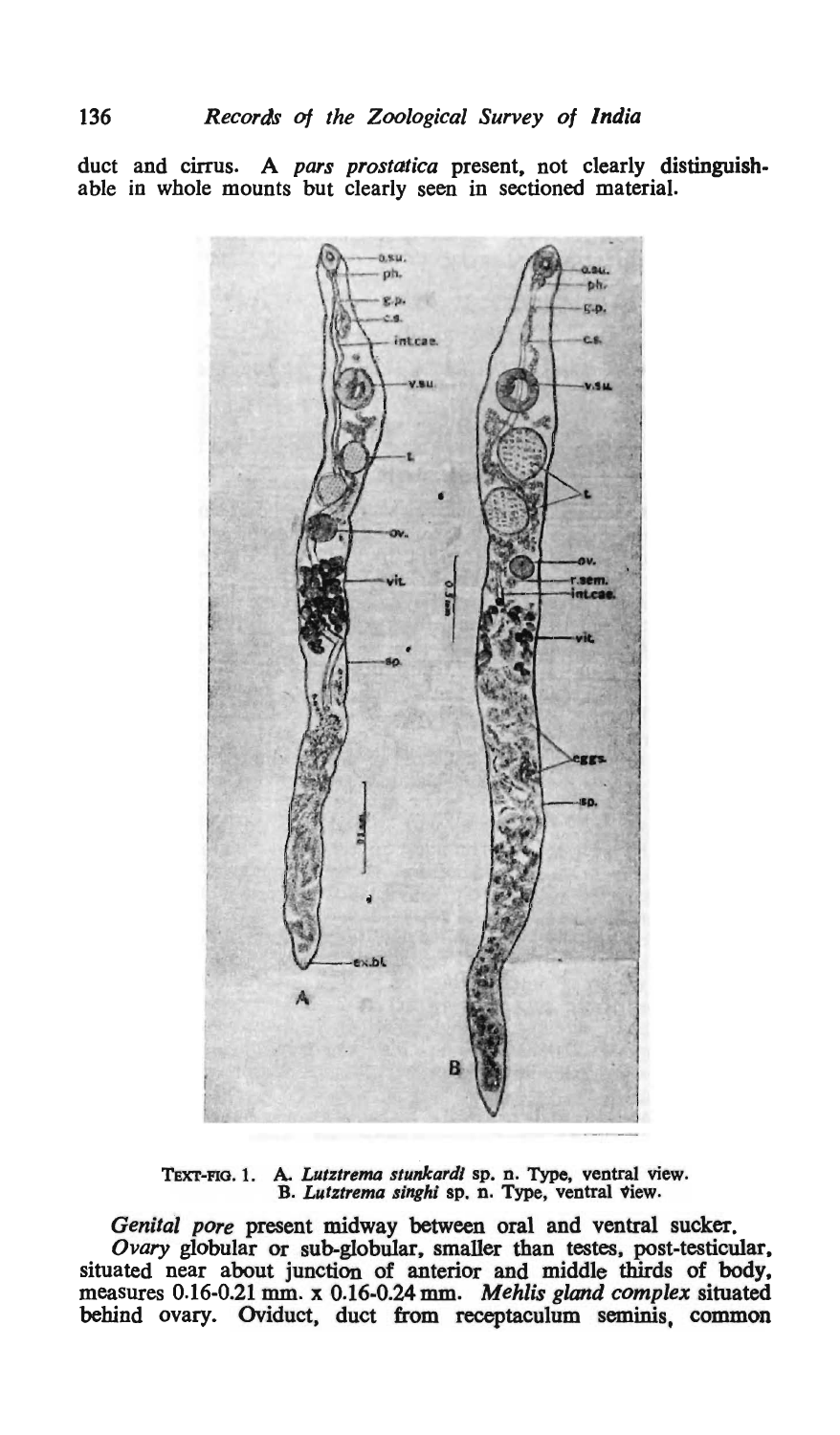vitelline duct. Laurer's canal open at common point surrounded by glands. *Uterus* arises from this point.



TEXT-FIG. 2. *Lutztrema singhi* sp. n., a. Eggs; b. Structure of cirrus sac drawn from paratype ; c. Mehlis' gland complex in live specimen.

*Receptaculum seminis* present behind ovary; measures 0.05-0.06 mm. x 0.06 mm. *V itellaria* pre-equatorial in position. *V itelline follicles*  large, present on both sides of body, tending to merge in median line.

*Uterus* with both descending and ascending limbs; uterine coils profusely developed, extend posteriorly \_up to end of body; anteriorly. ascending limb of uterus passes first between ovary and posterior testis and then between the two testes; eventually runs in a sinuous course, by right side of cirrus sac and opens outside by genital pore. Eggs oval, *thick-shelled, dark-brown and operculate; measure 0.0297-0.063 mm.*  $\times$ 0.0198-0.0231 mm.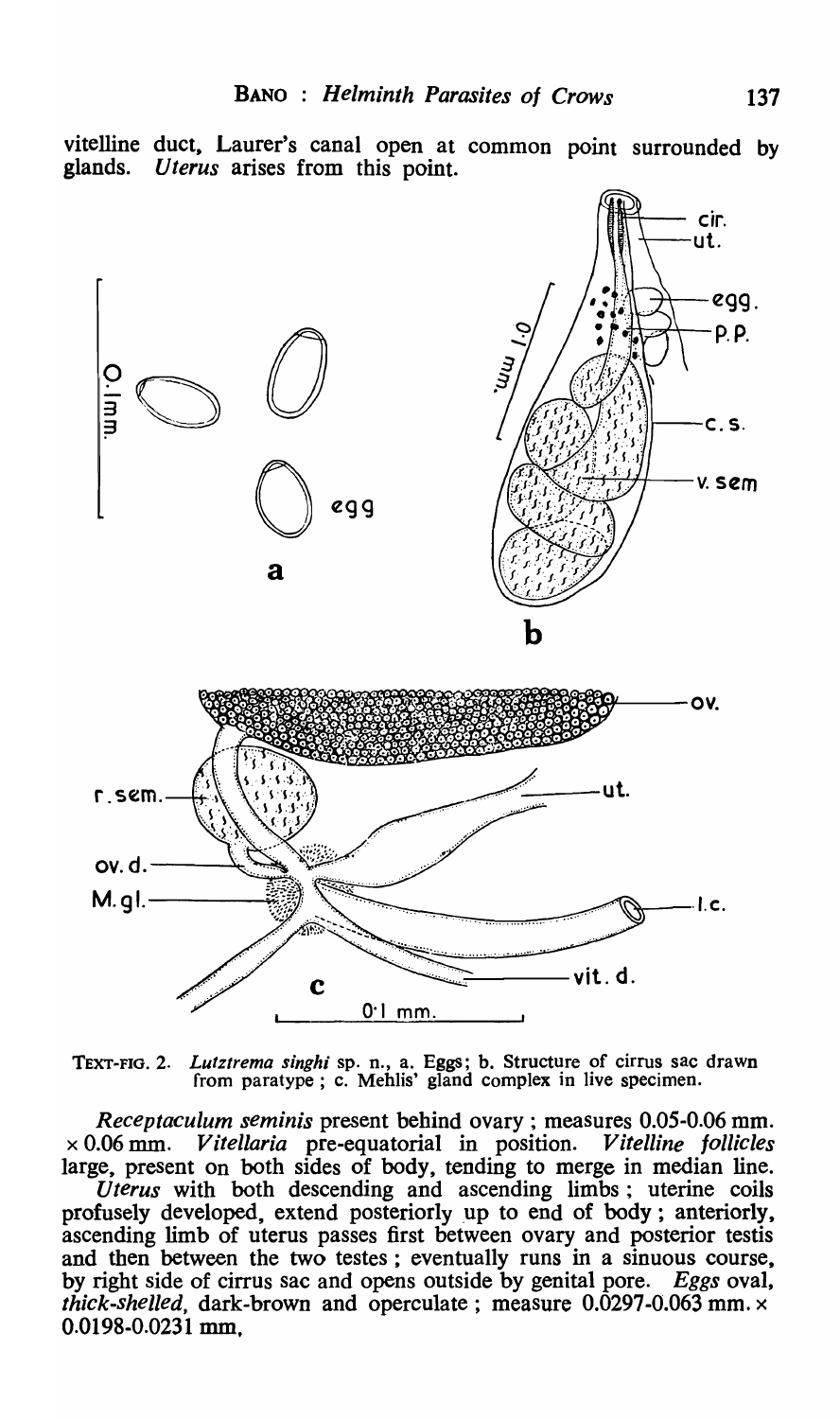*Excretory bladder* tubular with terminal excretory pore.

RELATIONSHIP.<sup>--The</sup> present species differs from *L. monenteron* (Price & McIntosh, 1935) Travassos, 1941, in having a comparatively narrower body, covered with spines, in having smaller ventral sucker and in having a larger ovary than that present in *L. monenteron.*  Further, the eggs of the present form are also larger than those of L. *monenteron.* 

The present species differs from *L. stunkardi* n. sp., another species described by the author in having a larger body, larger testes and larger eggs but a comparatively smaller cirrus sac and smaller ovary. The testes are larger than the ventral sucker in the present species but they are smaller than the ventral sucker in *L. stunkardi.* Further, the ovary is smaller than testes in the present species but the ovary is as large as or even larger than testes in *L. stunkardi.* The vitelline follicles are present separately on both the sides of the body in *L. singh;* but the, follicles form a separate mass in *L. stunkardi.* 

The ratio between oral and ventral sucker is 2: 3 in *L. singhi,* but it is 1: 2 in L. *stunkardi.* 

## Lutztrema stunkardi sp. n.

*DIAGNOSIS.-Body* slender and elongate, measuring 2.32-4.06 mm. x 0.30-0.36 mm. in maximum width. *Oral sucker* usually sub-terminal, rarely terminal, 0.112-0.15 x 0.087-0.112 mm. ; *ventral Slicker* measures  $0.20 - 0.24$  mm.  $\times 0.19 - 0.22$  mm. Ratio between oral and ventral sucker approximately  $1:2$ . *Pharynx* measuring 0.05-0.06 mm.  $\times$  0.05-0.06 mm.  $T \text{ }$ estes tandem, anterior one measuring 0.11-0.187 mm × 0.125-0.162 mm. and posterior 0.125-0.187 mm x 0.125-0.15 mm. *Cirrus sac* pre-acetabular, measuring 0.112-0.187 mm. x 0.05-0.06 mm. *Ovary* post-testicular, measures 0.125-0.162 mm. x 0.15-0.2 mm. *Genital pore* 0.275- 0.55 mm., behind anterior end of body. *Eggs* operculate, measure 0.026-0.033 mm.  $\times$  0.016-0.020 mm.

DESCRIPTION.-In all twenty specimens of this tremotade were collected on two occasions (Eight on 2.5.64 and twelve on 11.8.64).

*Body* spinose, slender and elongated with a blunt anterior and pointed posterior end; broadest in acetabular region, from behind this region, gradually tapering towards posterior end, measures 2.32- 4.06 mm. in length and 0.30-0.36 mm. in width, in region of ventral sucker.

*Oral sucker* subterminal, rarely terminal, measures 0.112- 0.15 mm.  $\times$  0.087-0.112 mm. in size. *Ventral sucker* larger than oral and located at about a quarter of body length from anterior end; measures  $0.20$ -0.24 mm.  $\times$  0.19-0.22 mm. Ratio between oral and ventral sucker approximately 1 : 2.

*Mouth'* leadg,' directly intoi muscular pharynx, measuring 0.05. 0.06 mm. x 0.05-0.06 mm. *Oesophagus* not sharply set off from intestinal caecum, measures approximately 0.086-0.137 mm. in length, oesophagus followed by a single intestinal caecum, extending posteriorly beyond region of vitellaria and terminating near end of middle-third of body.

*Testes* usually round with entire margins but sometimes longitudinally oval, obliquely tandem., and located posteriorly in ,anterior half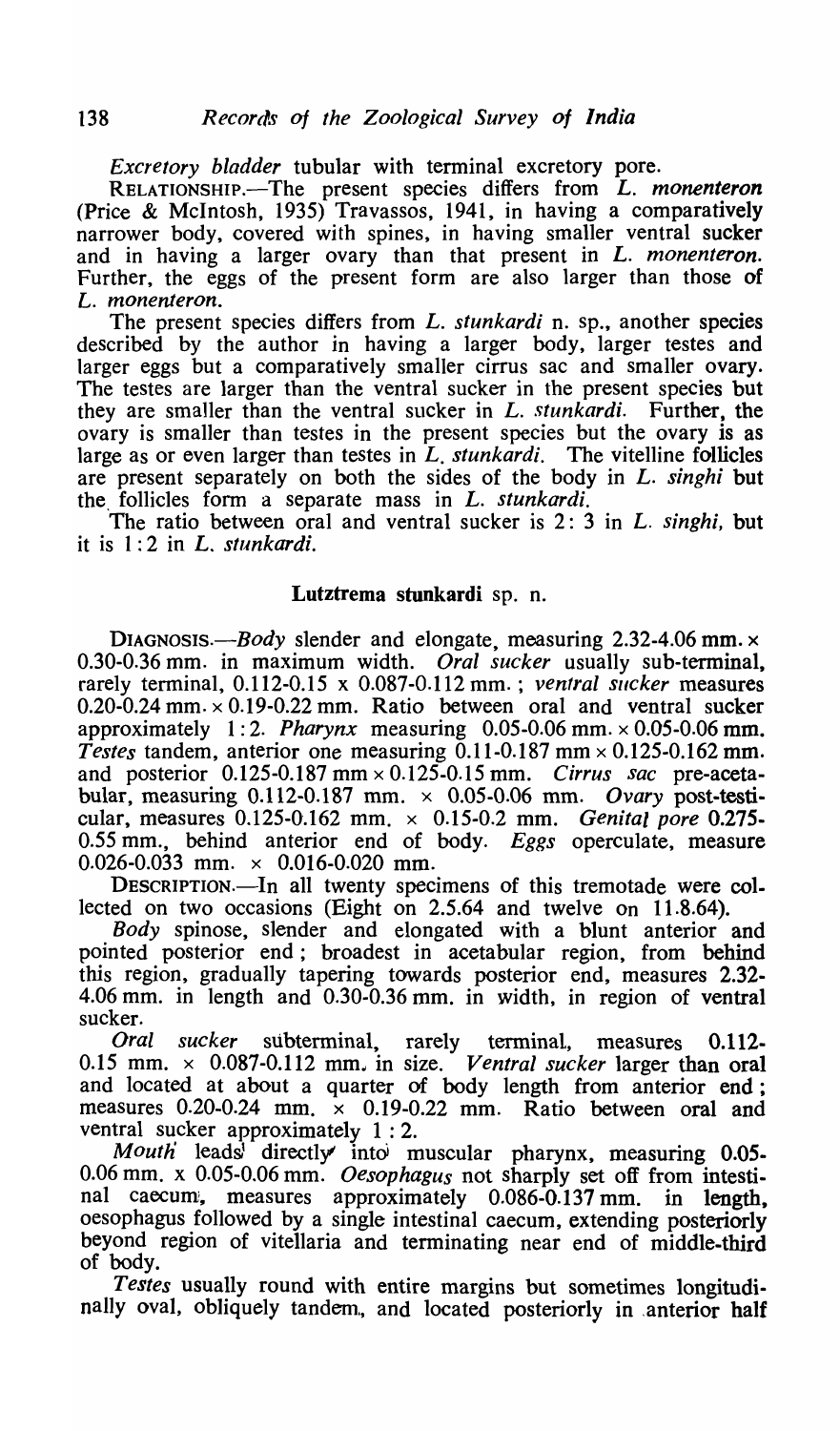of body; in most specimens more or less equal in size but in some, posterior testis slightly larger than anterior; anterior testis measures 0.11-0.187 mm. x 0.125-0.162 mm., posterior 0.125-0.187 mm. x 0.125- 0.15 mm.





*Cirrus pouch* situated midway between oral and ventral suckers, measures 0.112-0.187 mm. x 0.05-0.06 mm., encloses a convoluted vesicula-seminalis, a narrow, coiled ejaculatory duct terminating into a cirrus.. A *pars prostatica* present.

*Genital pore* located midway between anterior border of ventral sucker and anterior end of body.

*Ovary* round or oval, post-testicular in position, measures 0.125- 0.162 mm. x 0.15-0.2 mm. in size. *Mehlis gland complex* situated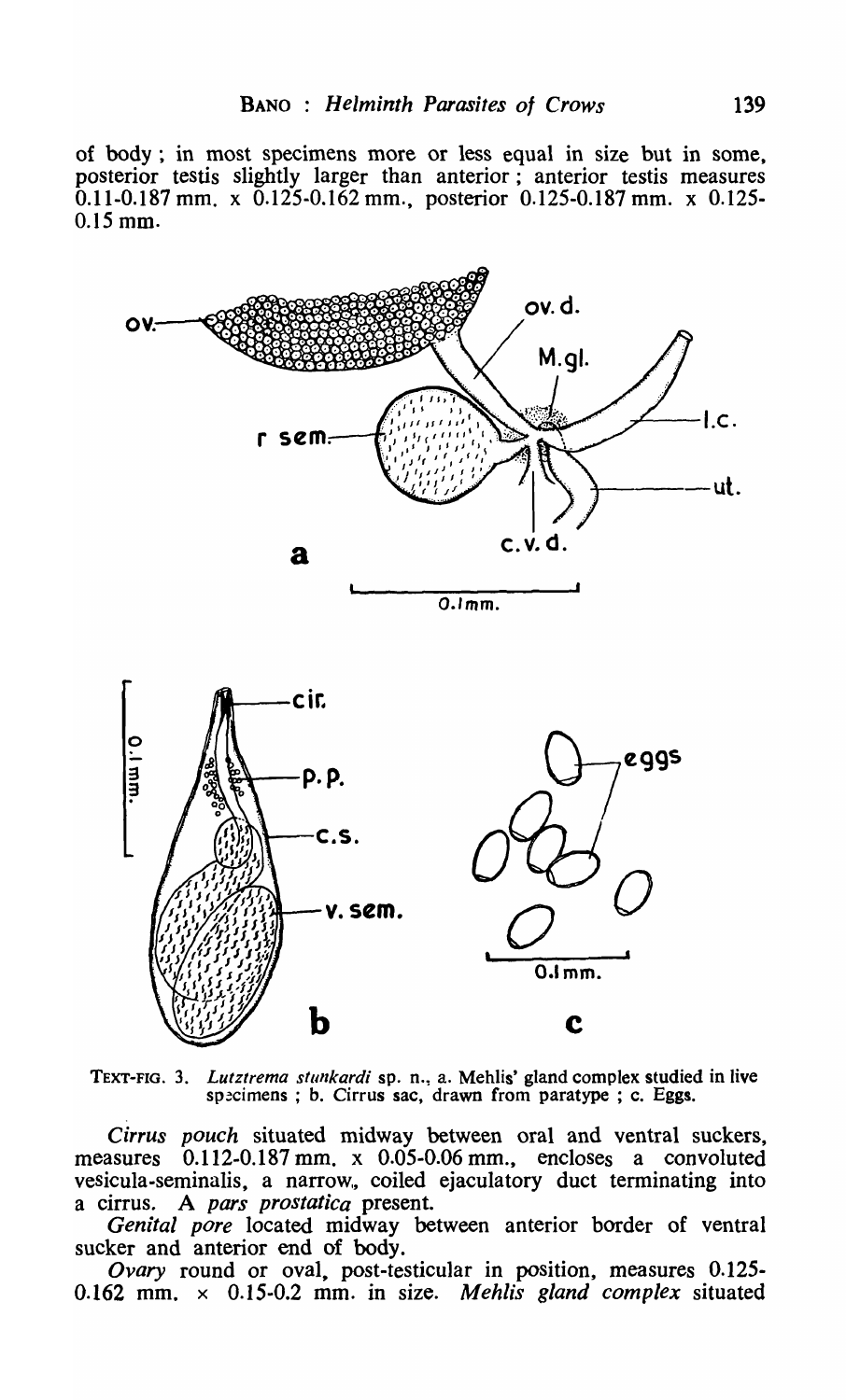behind ovary. The two ducts from vitellaria of either side meet form-<br>ing a common vitelline duct. The common vitelline duct, oviduct, The common vitelline duct, oviduct, the duct from receptaculum seminis, meet at a point surrounded by Mehlis' glands. Uterus arises from this point. *Receptaculum seminis*  present but often not visible in fixed specimens. *Vitellaria* comprise large follicles, arranged not in distinct groups at sides of body but discretely in a mass behind ovary.

*Uterus,* with descending and ascending limbs, extensively developed, its coils filling up almost entire post-ovarian region of body; ascending limb of uterus passes between the two testes in its final course making several coils in front of anterior testis, runs forward subsequently dorsal to ventral sucker and opening to exterior behind the anterior end of body by means of a genital pore, measuring 0.275-0.55 mm.

*Eggs* oval, light-brown, operculate; measure 0.026-0.033 mm. x 0.016-0.02 mm.<br>*Excretory bladder* tubular with terminal excretory pore.

### II-DISCUSSION

Travassos (1941) instituted the genus *Lutztrema* with *Lyperosomum obliquum* Travassos, 1917, as type-species. He included *Lyperosomum monenteron* Price *et* McIntosh, 1935, and *L. fransversum* Travassos, 1917 under his newly erected genus. Besides, he described three new species *Lutztrema marinholutzi, L. verrucosum* and *L. insigne.* He characterised the genus *Lutztrema* by the presence either of a single intestinal caecum or double, but rudimentary intestinal caeca.

Again, Travassos (1944) in his monograph on *Dicrocoeliidae* Odhner, 1910, further placed *Lutztrema attenuatum* Dujardin, 1845, *L. donicum*  (Isaitschikoff., 1919), *L. transversogenitalis* (Layman, 1922), *L. kakea*  (Bhalerao, 1926), and *L. colorosum* (Patwardhan, 1935) which have two rudimentary caeca.

Yamaguti, 1958 in his monograph "Systema Helminthum" followed Travassos (1941) and (1944) in retaining species with two rudimentary intestinal caeca under *Lutztrema*.

The writer begs to differ from Travassos (1944) and Yamaguti (1958) in including species of *Lyperosomum* Looss, 1889 with two intestinal caeca under the genus *Lutztrema.* The genus *Lutztrema,* in author's opinion, should be restricted to include species with only one intestinal caecum. Hence., the writer is of the opinion that the species with rudimentary double caeca namely, *Lutztrema attenuatum*, *L. alaudae* Layman, 1926, *L. kakea* and *L. colorosum* should be removed from the genus *Lutztrema* and reinstated to their original generic position under *Lyperosomum.* In the author's opinion only the following species, *Lutztrema obliquum, L. transversum, L. monenteron, L. marinholutzi, L. verrucosum* and *L. insigne* having only one intestinal caecum should be retained under *Lutztrema.* 

Of the known species of this genus, the present form closely resembles *L. monenteron* (Price and McIntosh, 1935), from which it can be distinguished by smaller size of body, relative size of the gonads and ventral sucker. The testes are smaller than ventral sucker. Further, the ovary in the present form is as large as or larger than testes, whereas in *L. monenteron*, the testes are larger than the ventral sucker and the ovary is smaller than testes. The size of eggs is also